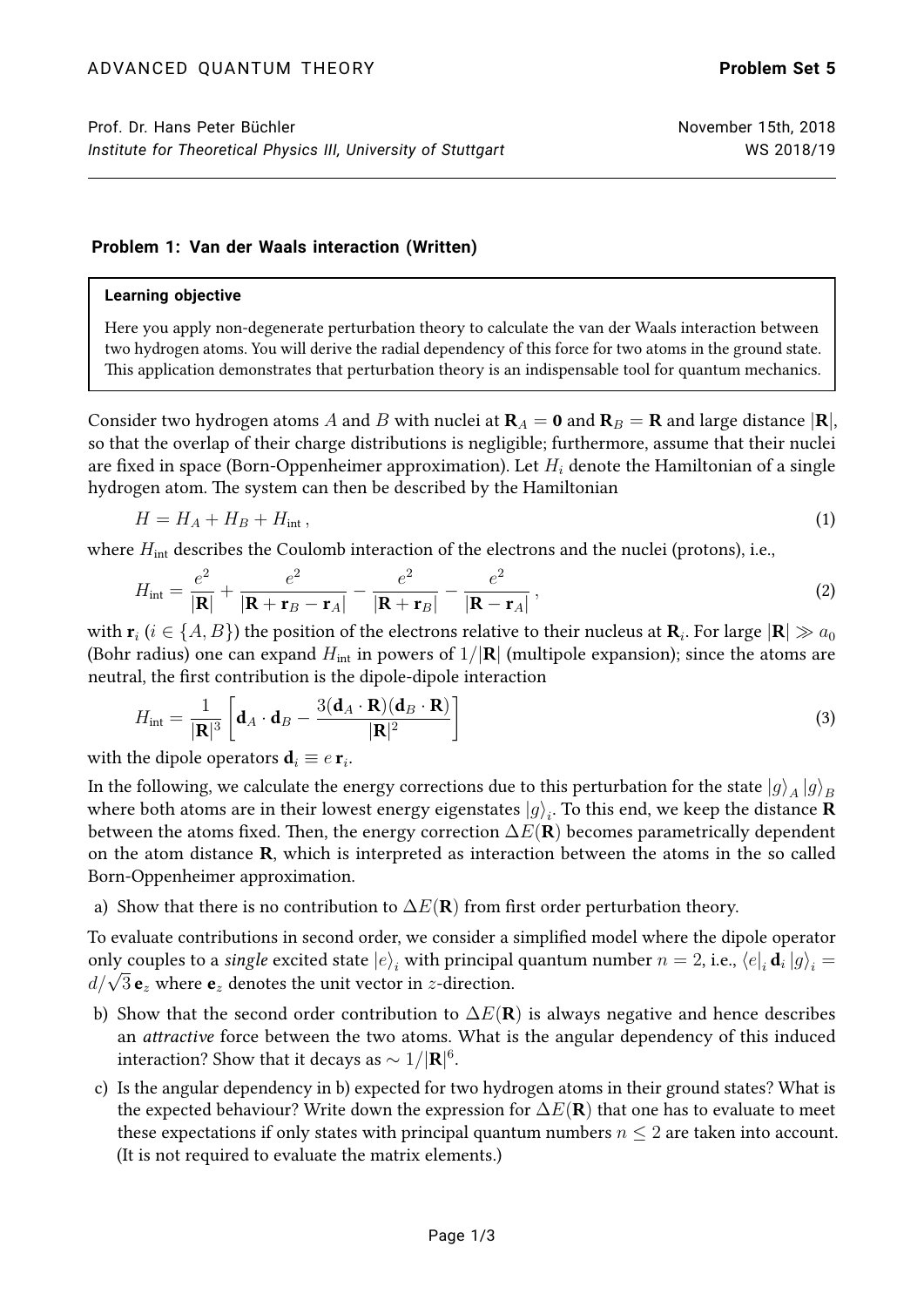## **Problem 2: Permutation operator (Oral)**

#### **Learning objective**

In the lecture the concept of indistinguishable particles was introduced. The key operation in this context is the exchange or permutation of particles. In the mathematical framework of quantum mechanics, this process is described by the *permutation operator*. Here you derive some characteristic properties of this operator.

We consider a system of two particles in one spatial dimension. Let  $\mathcal{H}^{(1)}$  and  $\mathcal{H}^{(2)}$  be their respective Hilbert spaces and let  $\ket{x}^{(i)}$  denote the position basis of  $\mathcal{H}^{(i)}$ . Then, the operator which exchanges the two particles in the product Hilbert space  $\mathcal{H} = \mathcal{H}^{(1)} \otimes \mathcal{H}^{(2)}$  can be formally defined by its action on the product basis of two-particle states  $|x_1x_2\rangle\equiv |x_1\rangle^{(1)}\otimes |x_2\rangle^{(2)}$  by

$$
P_{(12)} |x_1 x_2\rangle \equiv |x_2 x_1\rangle \tag{4}
$$

for all  $x_1, x_2 \in \mathbb{R}$ . We call  $P_p$  the *permutation operator* corresponding to the permutation p. Here we only consider  $p = (12)$ .

Show that …

- a)  $P_{(12)}^{-1} = P_{(12)}^{\dagger} = P_{(12)}$ .
- b) the eigenvalues of  $P_{(12)}$  can only be +1 and -1.
- c) the states

$$
|x\rangle_A = |xx\rangle \tag{5a}
$$

$$
|x_1x_2\rangle_B = \frac{1}{\sqrt{2}} (|x_1x_2\rangle + |x_2x_1\rangle)
$$
 (5b)

$$
|x_1x_2\rangle_C = \frac{1}{\sqrt{2}} (|x_1x_2\rangle - |x_2x_1\rangle)
$$
 (5c)

are eigenstates of  $P_{(12)}$ .